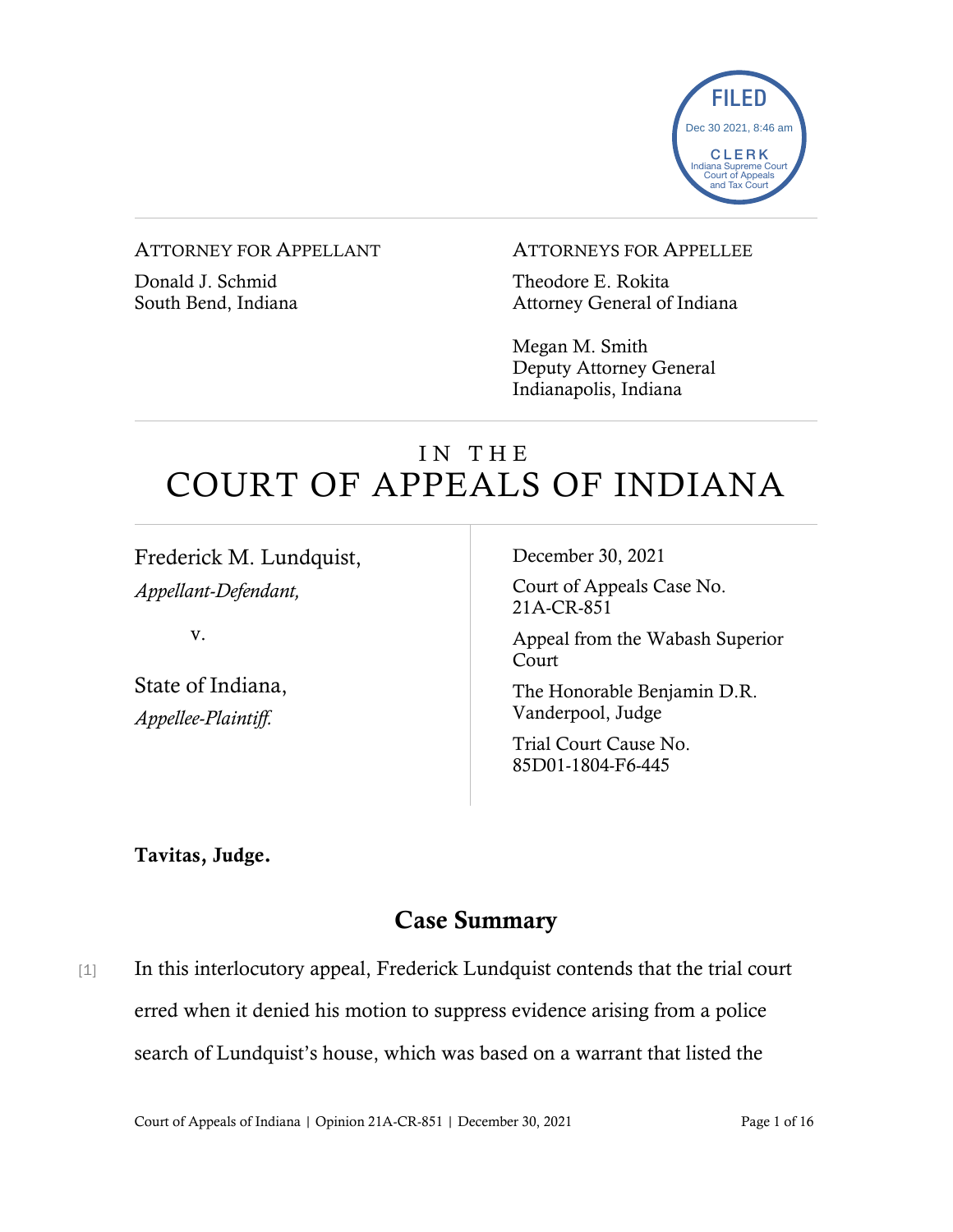wrong address. In accordance with our precedent as detailed below, we reject Lundquist's argument and affirm the trial court.

### Issues

[2] Lundquist raises two issues:

- I. Whether the trial court erred in denying Lundquist's motion to suppress under the Fourth Amendment to the United States Constitution.
- II. Whether the trial court erred in denying Lundquist's motion to suppress under Article 1, Section 11 of the Indiana Constitution.

# Facts

- [3] Upon receipt of a complaint that alleged that Lundquist had used a .22 rifle to shoot and kill a pit bull as retribution for the pit bull having killed a goat, the Wabash County Sheriff's Department contacted the Bureau of Alcohol, Tobacco, and Firearms as well as Lundquist's parole officer. Police were advised that possession of the gun would constitute a federal offense as well as a violation of the terms of Lundquist's then-active parole.
- [4] Deputy Cody Gibson of the Wabash County's Sheriff's Department sought a warrant to search Lundquist's home. Lundquist's home is separated from his mother's home by a horseshoe-style driveway on the same property; Lundquist's mother owns both homes. Lundquist's home is on the west side of the driveway and is a one-story gray residence with a front door facing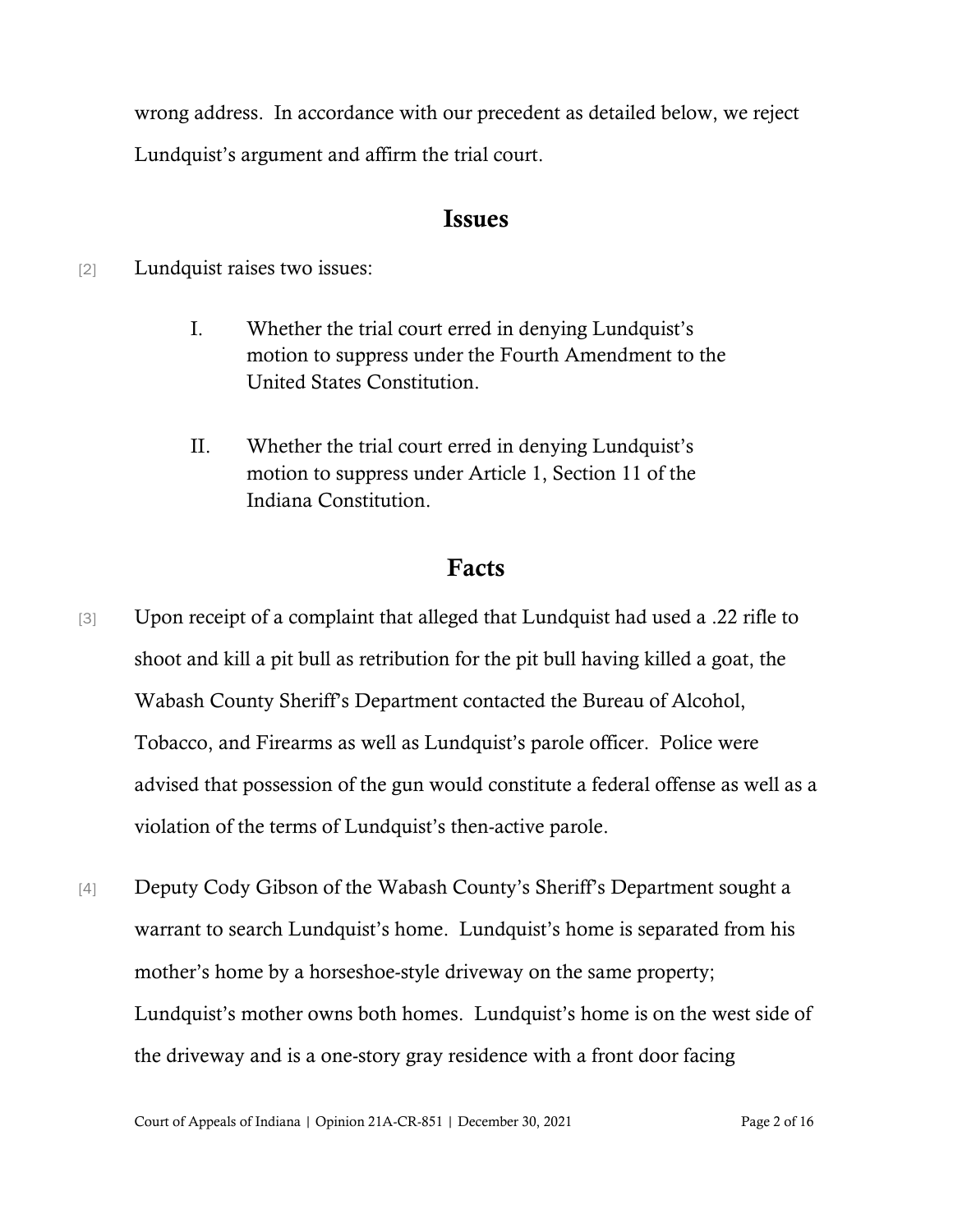northeast; his address is 5173 E. 50 South. Lundquist's mother resides on the east side of the driveway at 5179 E. 50 South in a two-story log cabin with a front door that faces south.

- [5] The warrant's description of the location to be searched was based upon the following sources: (1) Deputy Gibson's personal experience with the property; (2) a map drawn by the complaining witness;<sup>[1](#page-2-0)</sup> (3) BMV records wherein Lundquist listed 5179 E. 50 South as his address; (4) criminal records wherein Lundquist listed 5179 E. 50 South as his address; and (5) the fact that a mailbox located in front of the property reflected the address 5179 E. 50 South.<sup>2</sup>
- [6] Deputy Gibson drafted the warrant listing Lundquist's mother's address, but correctly described the physical characteristics of Lundquist's 5173 E. 50 South residence as "a one-story residence, grey in color, with a front door facing northeast . . . on the west side of the horseshoe driveway." Appellant's App. Vol. II p. 50. Police executed the warrant on April 24, 2018, at 5173 E. 50 South, Lundquist's actual residence. Deputies discovered a shotgun and accompanying ammunition, a .22 caliber rifle and accompanying ammunition, a plastic bucket containing marijuana, and a bowl of white powder alongside a rolled-up dollar bill.

<span id="page-2-0"></span> $<sup>1</sup>$  The map was misplaced and is not a part of the record.</sup>

<span id="page-2-1"></span><sup>&</sup>lt;sup>2</sup> The record reflects discrepancies with respect to the number of mailboxes, their location, and which addresses are displayed. In response to questioning about why the 5179 address was used in the warrant application, Deputy Gibson testified that ". . . the mailbox out front of [Lundquist's] residence was marked 5179 East 50 South." Tr. Vol. II p. 11.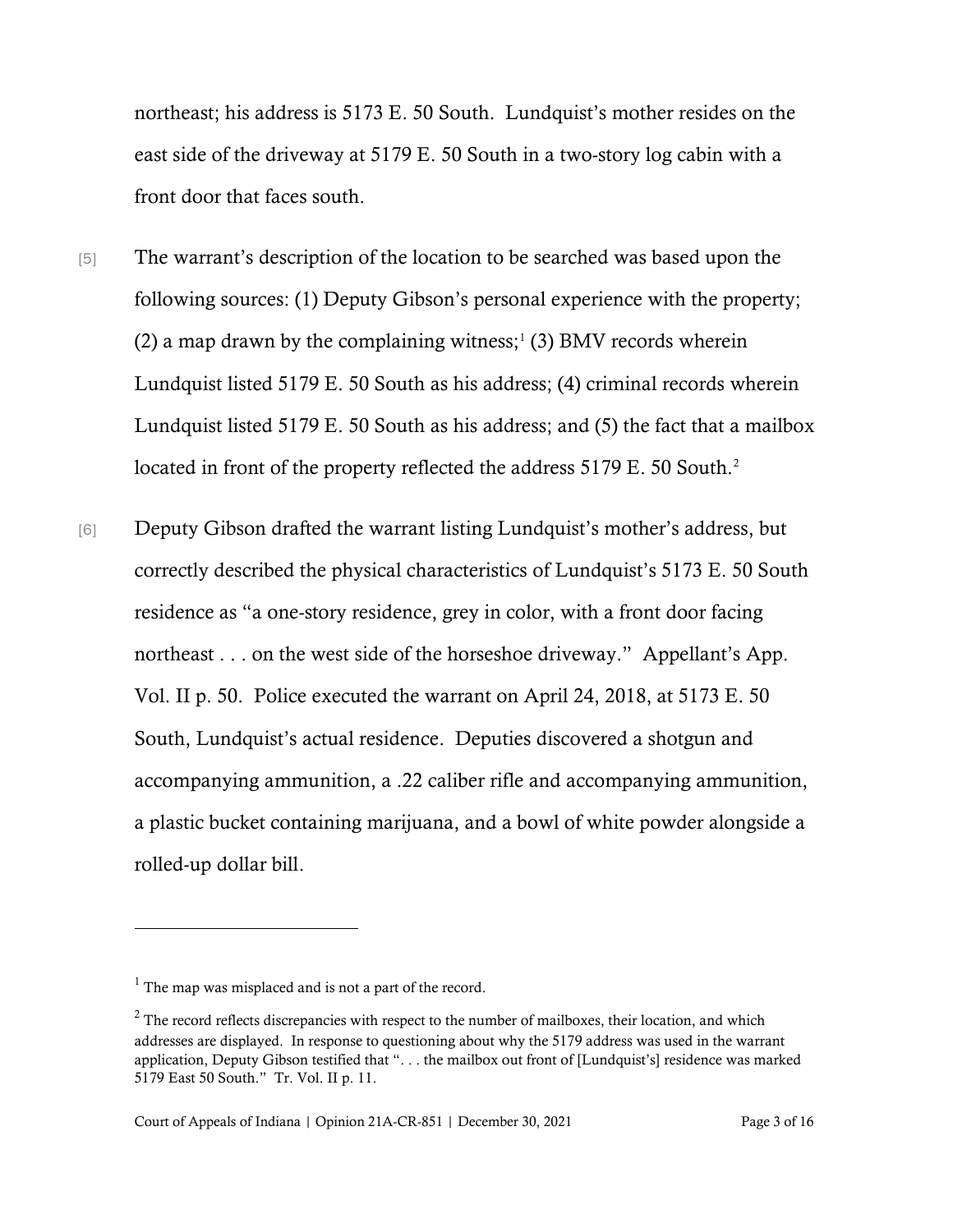- [7] Deputy Gibson then sought a second search warrant that was not limited to Lundquist's residence, but which allowed police to search outbuildings and the garage associated with Lundquist's home, the shed, and cellphones that might contain evidence of drug possession or sale. The second warrant repeated the mistake of listing the incorrect address, but once again accurately described the physical characteristics of Lundquist's home.
- [8] Meanwhile, Lundquist was arrested as part of a traffic stop. During the stop, Lundquist's parole officer searched Lundquist's vehicle and discovered marijuana. On April 24, 2018, the State charged Lundquist with Count I, maintaining a common nuisance, a Level 6 felony; Count II, possession of marijuana, a Class B misdemeanor; and Count III, possession of marijuana with a prior drug conviction, a Level 6 felony.<sup>[3](#page-3-0)</sup> In a separate count, the State alleged that Lundquist is an habitual offender.<sup>[4](#page-3-1)</sup>
- [9] Lundquist filed a motion to suppress the evidence found during the search of his home on the grounds that the warrants did not list his address, but rather listed the address of his mother. After a hearing, the trial court denied the motion to suppress. On April 26, 2021, the trial court certified the order denying the motion to suppress. We accepted jurisdiction over this

<span id="page-3-0"></span> $3$  The record suggests that the charges stem from the marijuana found in the residence rather than the marijuana found in the vehicle.

<span id="page-3-1"></span><sup>&</sup>lt;sup>4</sup> In a motion to dismiss filed below, Lundquist indicates that, "The federal government already once prosecuted Mr. Lundquist for illegal possession of a firearm and enhanced Mr. Lundquist's federal sentence on the basis that he also possessed marijuana at the time of his offense." Appellant's App. Vol. II p. 70.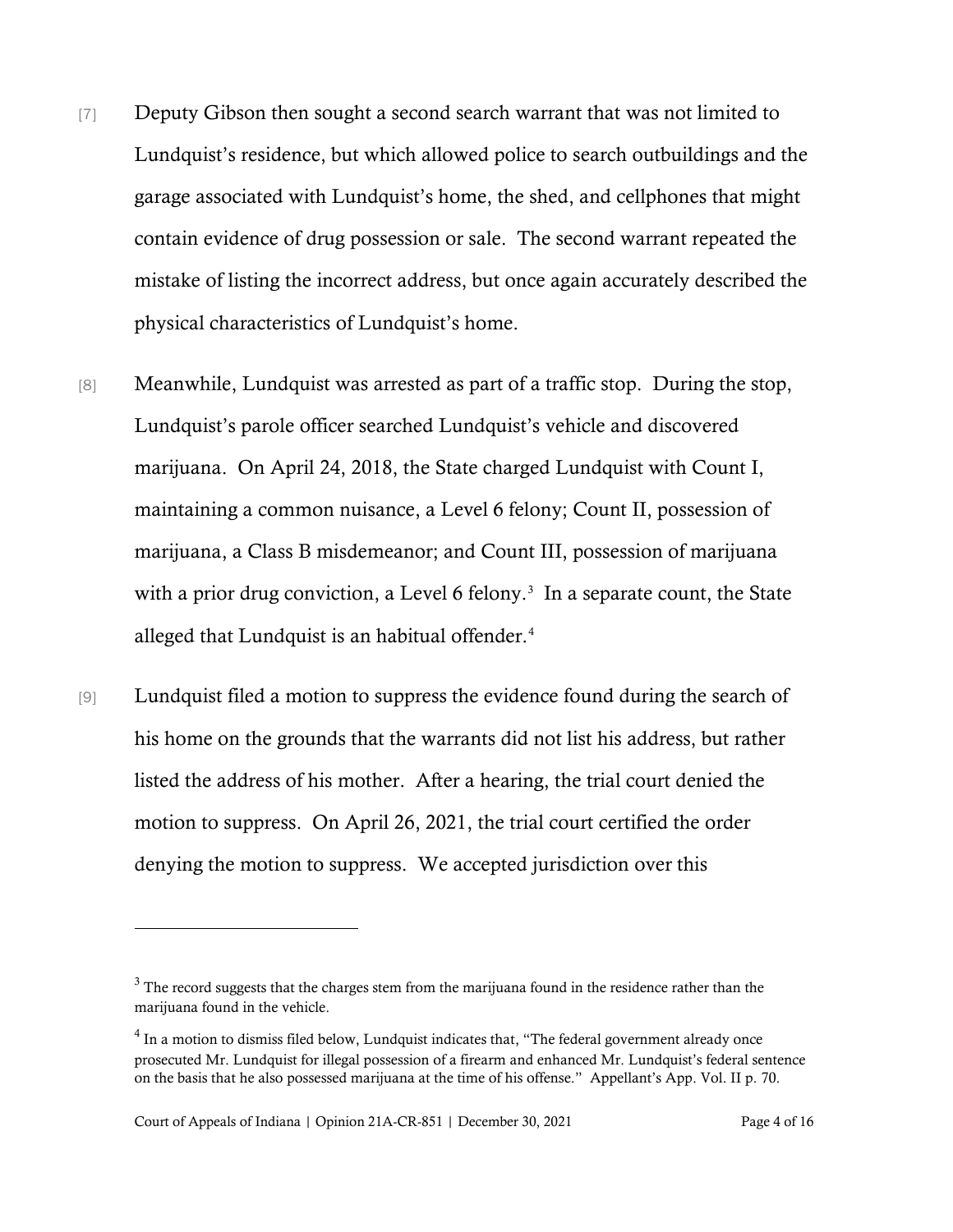interlocutory appeal on June 7, 2021, in accordance with Indiana Appellate Rule 14(B).

## Analysis

- [10] Lundquist argues that the trial court erred by denying his motion to suppress because the search of his residence violated his rights under the Fourth Amendment to the United States Constitution and Article 1, Section 11 of the Indiana Constitution. "When a trial court denies a motion to suppress evidence, we necessarily review that decision 'deferentially, construing conflicting evidence in the light most favorable to the ruling.'" *Marshall v. State*, 117 N.E.3d 1254, 1258 (Ind. 2019) (quoting *Robinson v. State*, 5 N.E.3d 362, 365 (Ind. 2014)), *cert. denied*, 140 S. Ct. 113 (2019). We consider, however, any substantial and uncontested evidence favorable to the defendant. *Id.* We review the trial court's factual findings for clear error, and we decline invitations to reweigh evidence or judge witness credibility. *Id.* "If the trial court's decision denying 'a defendant's motion to suppress concerns the constitutionality of a search or seizure,' then it presents a legal question that we review de novo." *Id.* (quoting *Robinson*, 5 N.E.3d at 365).
- [11] Under the Fourth Amendment to the U.S. Constitution, "[t]he right of the people to be secure in their persons, houses, papers, and effects, against unreasonable searches and seizures, shall not be violated." U.S. Const. amend. IV. To preserve that right, a judicial officer may issue a warrant only "upon probable cause, supported by Oath or affirmation, and particularly describing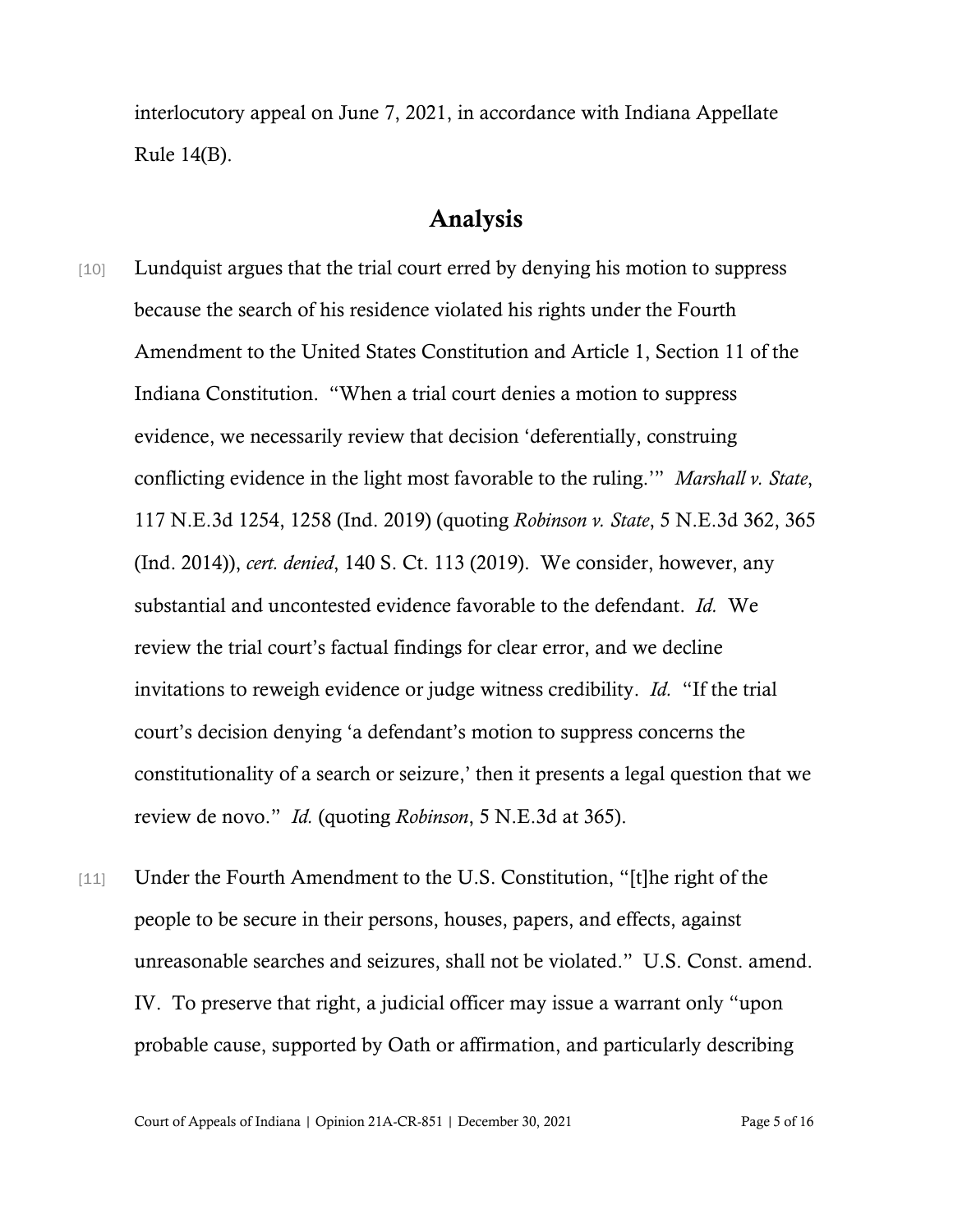the place to be searched, and the persons or things to be seized." *Id.* Article 1, Section 11 of the Indiana Constitution contains language "nearly identical to its federal counterpart." *McGrath v. State*, 95 N.E.3d 522, 527 (Ind. 2018). Moreover, "our statutory law codifies these constitutional principles, setting forth the requisite information for an affidavit to establish probable cause." *Id.* (citing Ind. Code § 35-33-5-2).[5](#page-5-0)

[12] "Despite the fact that the text of Article I, Section 11 is nearly identical to the Fourth Amendment, Indiana courts interpret and apply it 'independently from federal Fourth Amendment jurisprudence.'" *McLain v. State*, 963 N.E.2d 662, 668 (Ind. Ct. App. 2012) (quoting *Powell v. State*, 912 N.E.2d 853, 863 (Ind. Ct. App. 2009)), *trans. denied*. We insist upon the pursuit of this independent analysis, in part, because "to counterbalance federal authority and provide additional protection of rights, state constitutions—interpreted by state supreme courts—must provide protections that stand independent of federal constitutional guarantees. And that independent stance must be clear, with state supreme courts avoiding both inadequate state-law reasoning and dependence on federal law." Loretta H. Rush & Marie Forney Miller, CULTIVATING STATE CONSTITUTIONAL LAW TO FORM A MORE PERFECT

<span id="page-5-0"></span> $<sup>5</sup>$  Indiana Code Section 35-33-5-2 provides in pertinent part that: "... no warrant for search or arrest shall be</sup> issued until there is filed with the judge an affidavit: (1) particularly describing: (A) the house or place to be searched and the things to be searched for; or (B) particularly describing the person to be arrested; ...."

Court of Appeals of Indiana | Opinion 21A-CR-851 | December 30, 2021 Page 6 of 16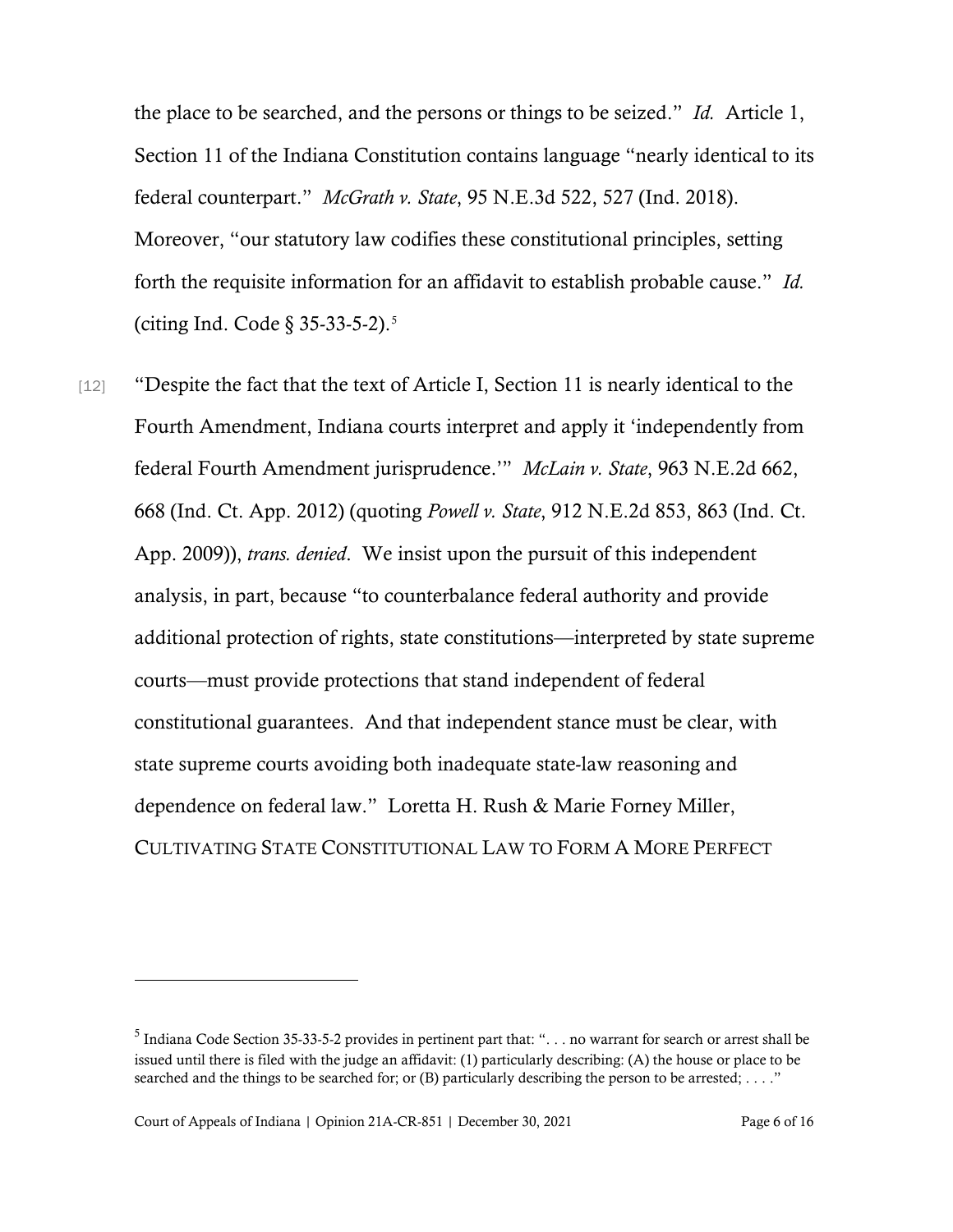UNION-INDIANA'S STORY, 33 Notre Dame J.L. Ethics & Pub. Pol'y 377, 380 (2019).

[13] Here, neither of the parties conducts a separate analysis of the Fourth Amendment and Indiana Constitution implications of this case; both parties conflate the analysis. Lundquist, however, does cite cases concerning both the Fourth Amendment and the Indiana Constitution. Accordingly, we will separately address whether the evidence was admissible under both the Fourth Amendment and the Indiana Constitution.

#### *I. Federal Constitution*

[14] The Fourth Amendment to the United States Constitution provides that:

The right of the people to be secure in their persons, houses, papers, and effects, against unreasonable searches and seizures, shall not be violated, and no Warrants shall issue, but upon probable cause, supported by Oath or affirmation, and particularly describing the place to be searched, and the persons or things to be seized.

Generally, a search warrant should not issue unless it particularly describes the place to be searched and the things or persons to be seized. U.S. Const. amend. IV; Ind. Code. § 35-33-5-2(a)(1). Lundquist argues that, because the warrants included the incorrect address, those warrants did not "particularly describe[e] the place to be searched." Thus, Lundquist contends, the warrants themselves were constitutionally defective pursuant to the Fourth Amendment to the United States Constitution. We disagree.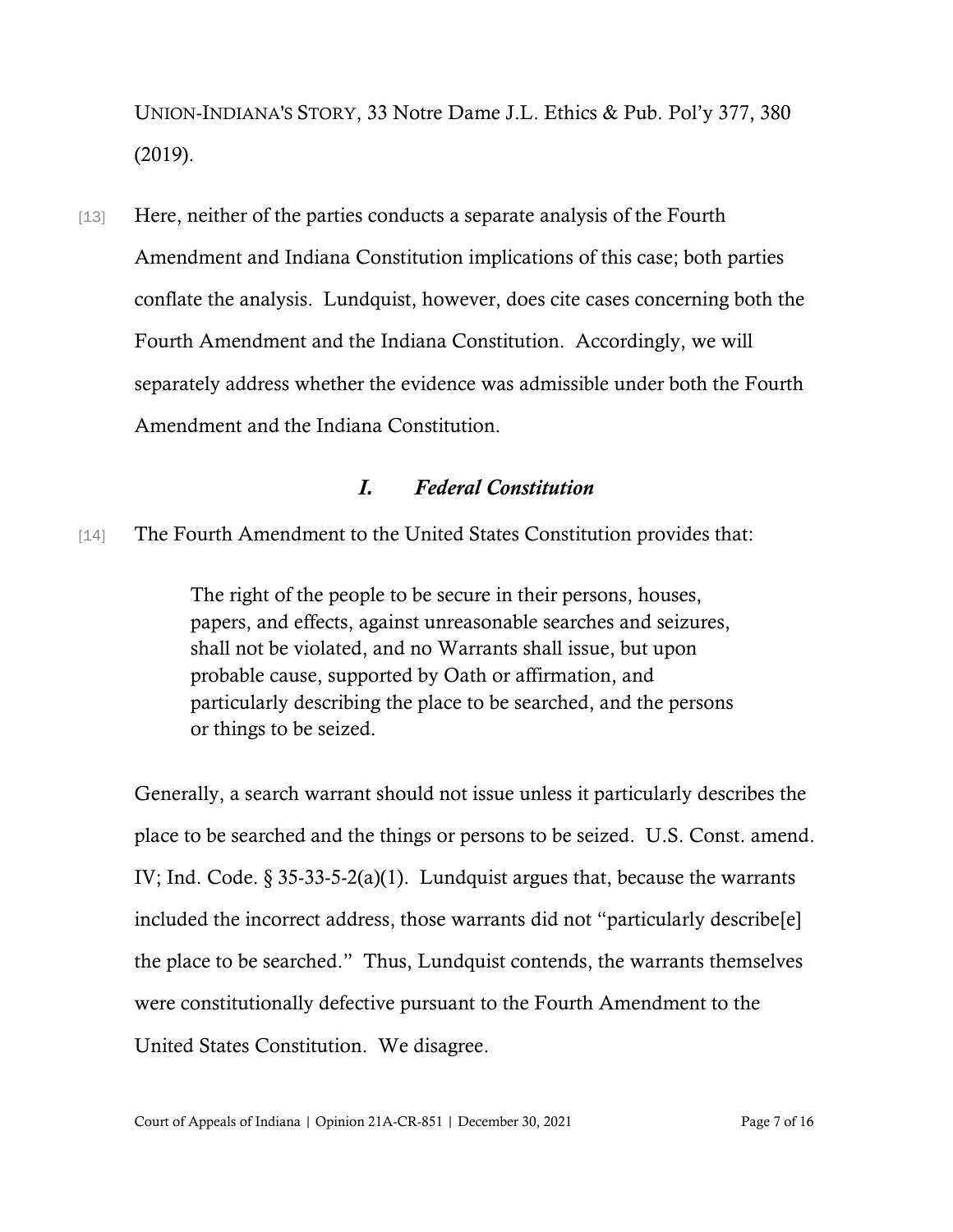[15] Our courts have previously considered cases in which a defendant sought to suppress evidence stemming from a search conducted pursuant to a warrant with an incorrect address as well as an inaccurate physical description of the premises to be searched. In *Houser v. State*, 678 N.E.2d 95 (Ind. 1997), our Indiana Supreme Court addressed a similar issue and held:

> The State concedes that the warrant here erroneously placed Lee's Automotive at 1435 South Hoyt Avenue, when the correct address was 1435 South Kinney Avenue. However, the warrant did correctly state that officers were to search a cement block building bearing the words "Lee's Automotive." Houser's business was located on a "triangular piece of land" bordered by South Hoyt, South Kinney and West Eighth Street. Although we do not condone use of search warrants containing the wrong street address, the warrant in this case sufficiently described the property to be searched despite the mistake. *See, e.g., Willard v. State*, 272 Ind. 589, 594, 400 N.E.2d 151, 155 (1980) (incorrect license plate number of motor home to be searched did not invalidate warrant because description of vehicle was otherwise "sufficiently specific" to enable officers to identify it). By all appearances the error was an innocent one and did not affect the probable cause determination. Under these circumstances reversal is not required. *Utley v. State*, 589 N.E.2d 232, 236-37 (Ind. 1992).

678 N.E.2d at 100-01.

[16] In *Salyer v. State*, 938 N.E.2d 239, 241 (Ind. Ct. App. 2010), we noted that "incorrect address information does not necessarily invalidate a warrant." (quoting *Creekmore v. State*, 800 N.E.2d 230, 236 (Ind. Ct. App. 2003)). "Suppression of evidence collected is not required, despite a minor error in the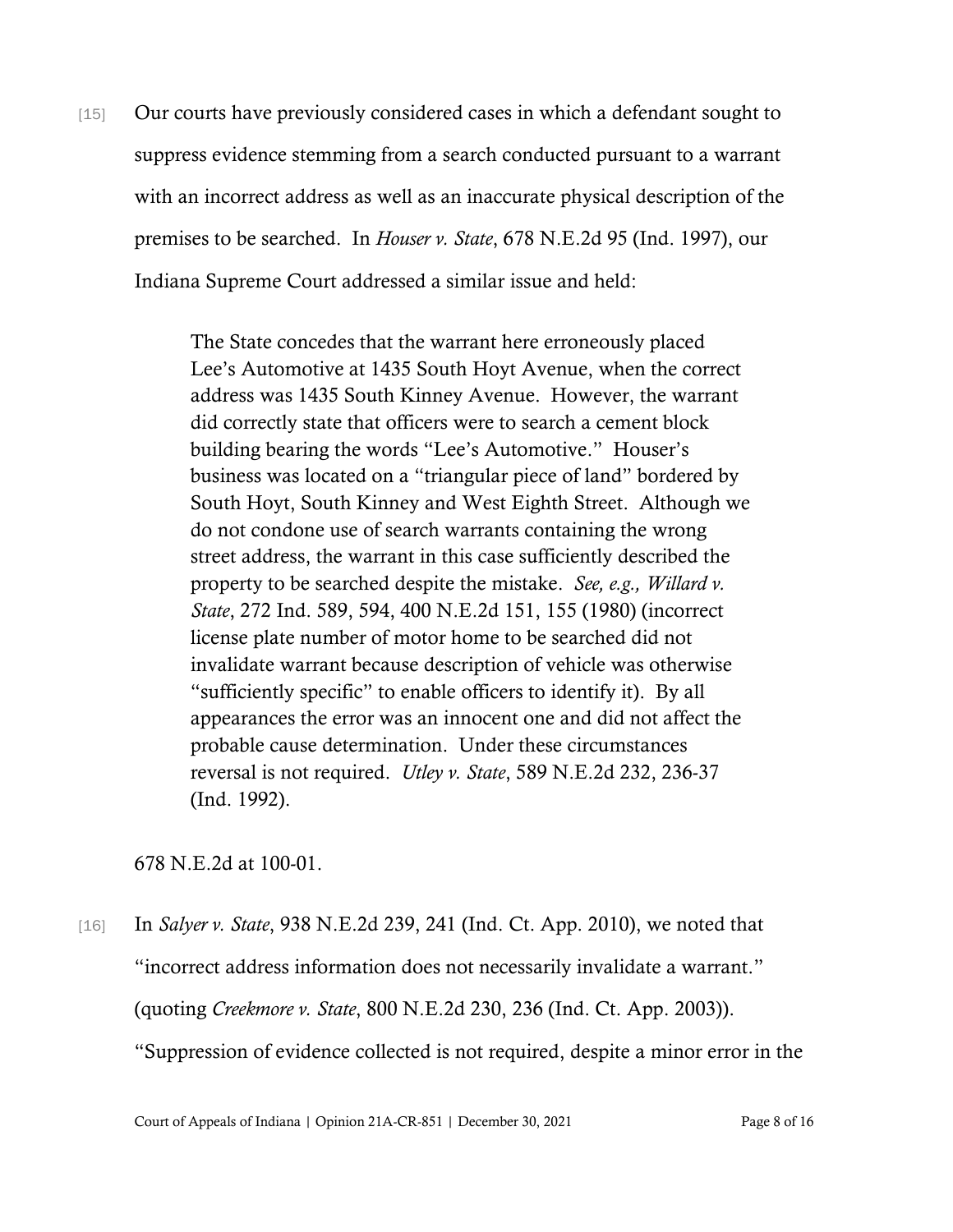address, if the warrant sufficiently described the property to be searched despite the mistake." *Id*. In *Salyer*, the warrant listed the wrong address and contained an inexact description of the property to be searched. We concluded that no Fourth Amendment violation warranting suppression of the evidence resulting from the search had occurred.

- [17] In *Dost v. State*, 812 N.E.2d 232, 235 (Ind. Ct. App. 2004), *trans*. *denied*, the physical description of the residence was "less than exact." The officers, however, "had been to the residence and knew its precise location," and so "there was no risk . . . that officers were going to be confused and enter the wrong house or undertake indiscriminate searches of other homes . . . . [T]he officers executing the warrant knew precisely which residence was intended to be searched[.]" *Id*. at 236. We concluded that, with respect to the particularity requirement of the Fourth Amendment, "'[t]he test is for practical accuracy, and common sense should prevail over hypertechnicality.'" *Id*. at 237 (quoting *State v. Dye*, 250 Kan. 287, 826 P.2d 500, 506 (1992)).
- [18] Thus, in three cases, Indiana courts have concluded that there is no Fourth Amendment violation so long as warrants adequately and accurately described the physical characteristics of the properties to be searched, even where the physical descriptions contained some errors or an address was incorrect.
- [19] In the case at bar, Deputy Gibson, who served the warrants, had personal knowledge of the property to be searched, and the physical description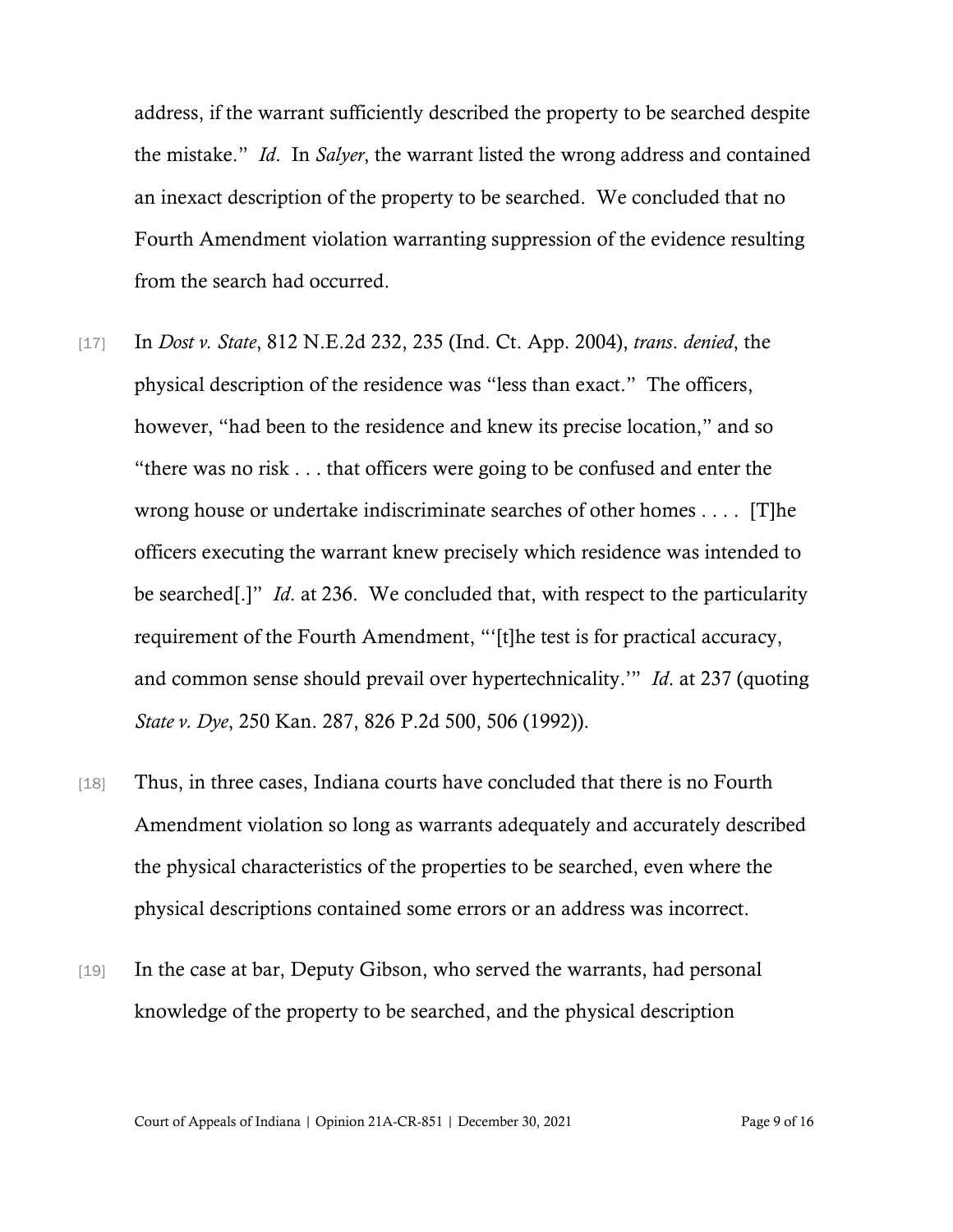contained in the warrants was accurate.<sup>6</sup> Most importantly, the house actually searched was indeed Lundquist's residence, which is the location that officers aimed to search when they sought the warrant. Lundquist fails to distinguish the cases that clearly set forth the principle that, under the Fourth Amendment to the United States Constitution, minor errors in a warrant, including an incorrect address, do not require suppression of the evidence stemming from such a warrant. We conclude that the trial court did not err in denying Lundquist's motion to suppress on Fourth Amendment grounds.

#### *II. State Constitution*

[20] Article 1, Section 11 of the Indiana Constitution provides:

The right of the people to be secure in their persons, houses, papers, and effects, against unreasonable search or seizure, shall not be violated; and no warrant shall issue, but upon probable cause, supported by oath or affirmation, and particularly describing the place to be searched, and the person or thing to be seized.

"The Indiana provision in some cases confers greater protections to individual rights than the Fourth Amendment affords." *Shotts v. State*, 925 N.E.2d 719,

<span id="page-9-0"></span><sup>&</sup>lt;sup>6</sup> In his reply brief, Lundquist insists that the marijuana comprising the basis for the charges was not located until the second search, pursuant to the second warrant. Appellant's Reply Br. pp. 11-15. Thus, Lundquist contends, the mistaken address takes on additional importance because the officers should have already realized what the true address was. We are perplexed by this argument. In the affidavit of probable cause attached to the application for the second warrant, Officer Gibson describes the search already executed pursuant to the first warrant, including the recovery of the marijuana. Appellant's App. Vol. II p. 38. Lundquist submitted these documents to this Court and is aware of their contents. *See* Appellant's Reply Br. p. 17.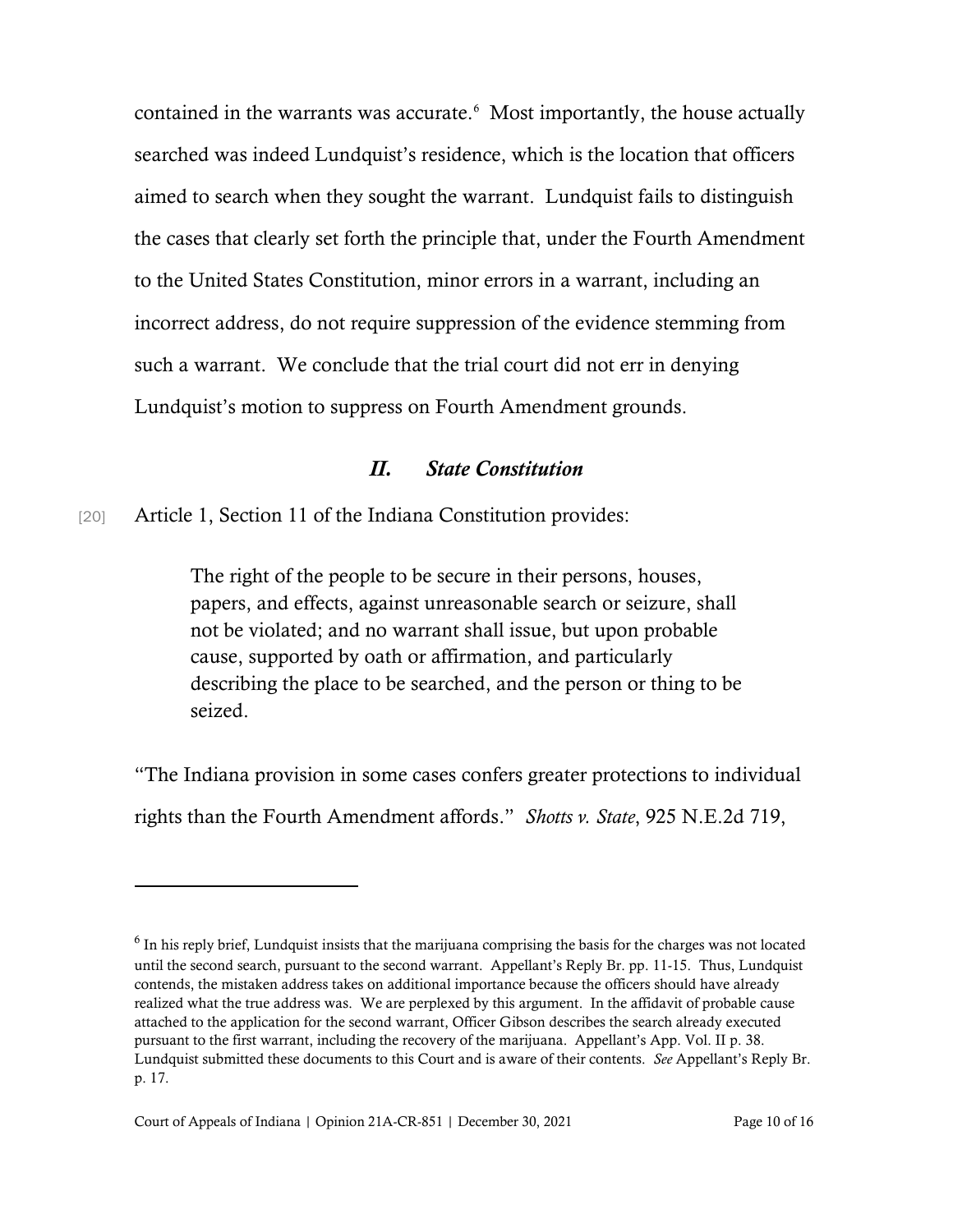726 (Ind. 2010) (citing *Holder v. State*, 847 N.E.2d 930, 940 (Ind. 2006)); *Litchfield v. State*, 824 N.E.2d 356, 358-59 (Ind. 2005); *Mitchell v. State*, 745 N.E.2d 775, 786 (Ind. 2001); Randall T. Shepard*, Second Wind for the Indiana Bill of Rights,* 22 IND. L. REV. 575 (1989)).

- [21] The *Houser* court did not conduct a separate analysis under the Indiana Constitution. Indeed, the *Houser* opinion does not mention Article 1, Section 11. *Dost* references our State Constitution only insofar as to point out that the appellant in that case failed to offer an analysis separate from the Fourth Amendment to the Federal Constitution. 812 N.E.2d at 238 n.2 ("Although Dost references Article 1, Section 11 of the Indiana Constitution in his brief, he fails to present a state constitutional analysis separate from that of the federal constitution. Consequently, he has waived his claim based upon the Indiana Constitution. *See O'Connor v. State*, 789 N.E.2d 504, 511 (Ind. Ct. App. 2003), *trans. denied*[.]").
- [22] *Salyer* makes passing references to our State Constitution. 938 N.E.2d at 241 ("Generally, a search warrant should not issue unless it particularly describes the place to be searched and things or person to be seized. U.S. Const. amend. IV; Ind. Const. Art. 1, § 11[.]"). The panel in *Salyer*, however, did not conduct a separate analysis under the Indiana Constitution. Relying on *Houser* and *Dost*, neither of which was concerned with Article 1, Section 11, the *Salyer* court concluded ". . . that Officer Keen's execution of the search warrant was reasonable and did not violate either the Fourth Amendment or Article I, Section 11 of the Indiana Constitution." *Id*. at 243.

Court of Appeals of Indiana | Opinion 21A-CR-851 | December 30, 2021 Page 11 of 16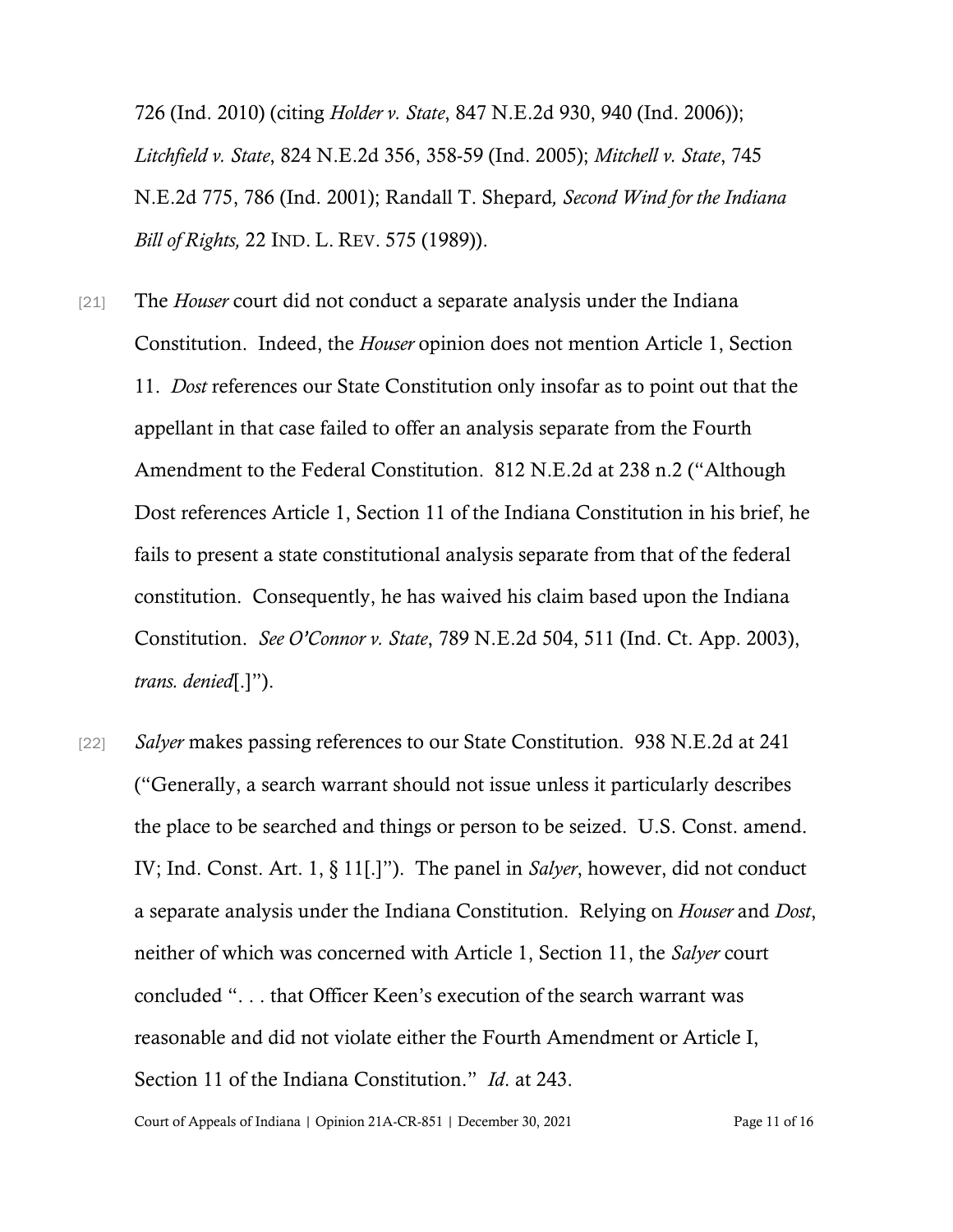[23] We find, however, that Lundquist *has* provided authority supporting a separate analysis under the state constitution. Lundquist directs us to a series of prohibition-era<sup>[7](#page-11-0)</sup> opinions issued by both this Court and our Supreme Court.<sup>[8](#page-11-1)</sup> In *Flum v. State*, our Supreme Court held that:

> The description of the premises to be searched in an affidavit for a search warrant under our Constitution must be so specific as to leave no discretion to the officer as to what place he is to search, but fully directs him as to the particular premises and property upon which he is to execute his warrant.

193 Ind. 585, 141 N.E. 353, 354 (1923). In *Flum*, the warrant described an area of land that contained some twenty-five houses, and our Supreme Court, noting that warrants must comply with the strict formalities of law, found the warrant void, and opined: "The search warrant must speak with clearness and be as specific as the Constitution itself." *Id*.

[24] Similarly, in *Hess v. State*, 198 Ind. 1, 151 N.E. 405 (1926), Hess was convicted of maintaining a public nuisance after police searched Hess' home, pursuant to a warrant, and discovered "a pint bottle with a small amount of white mule whisky in it." 198 Ind. 1, 151 N.E. at 406. Hess sought to suppress the milk

<span id="page-11-0"></span> $<sup>7</sup>$  Between 1920 and 1933 the production, transportation, and sale of alcohol was constitutionally prohibited.</sup> *See* U.S. Const. amend. XVIII, *repealed by* U.S. Const. amend. XXI.

<span id="page-11-1"></span><sup>&</sup>lt;sup>8</sup> We consider similar cases from the same era to which Lundquist does not cite. We recognize that these cases are nearly a century old; however, we are aware of no principle counseling that older precedent is somehow less persuasive, particularly when the matter is of constitutional dimension, and particularly when our courts have not had recent occasion to consider the matter independently from the Federal Constitution.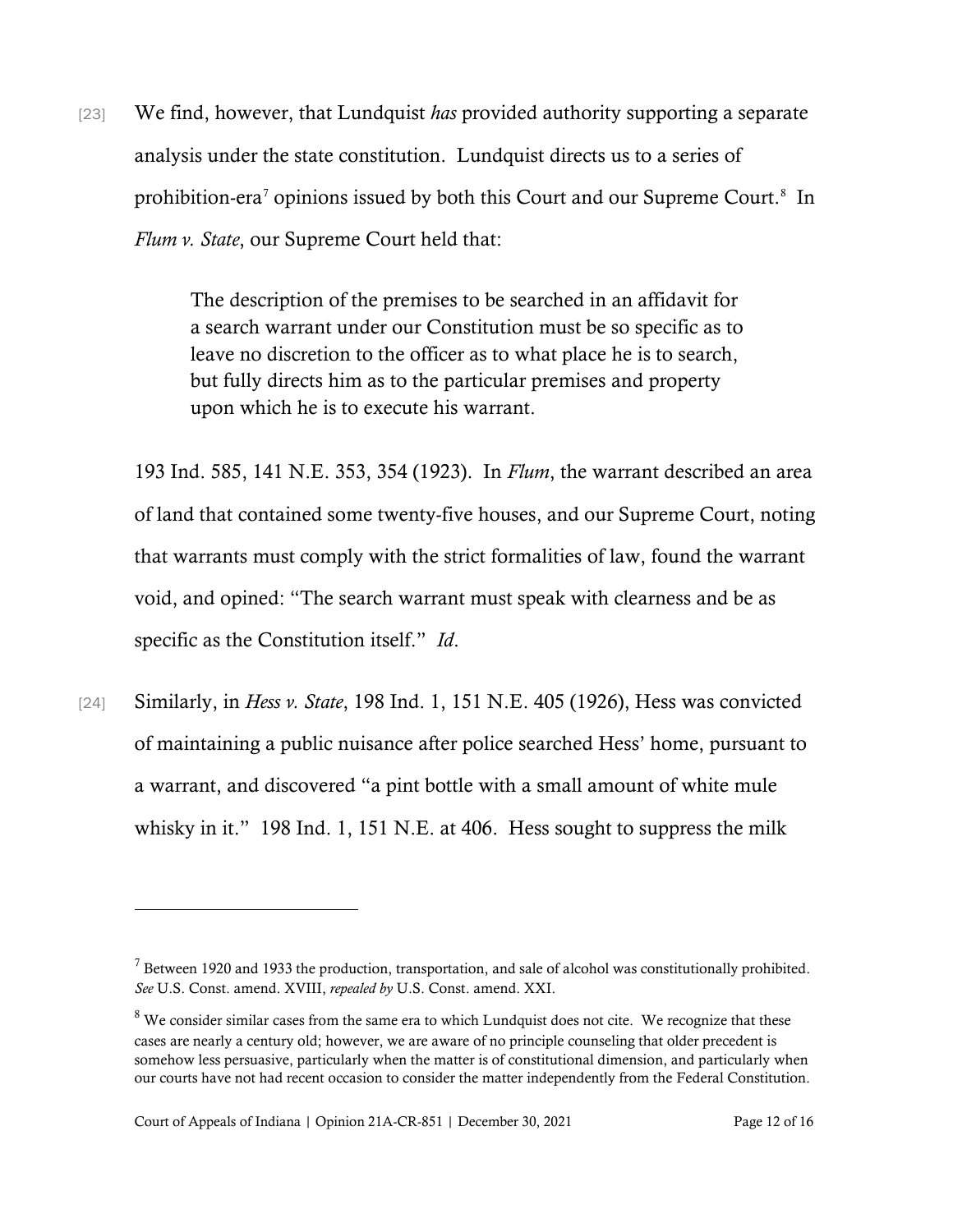bottle and its contents on the grounds that the search warrant was ambiguous.<sup>[9](#page-12-0)</sup> Our Supreme Court found as follows:

*The sole purpose of describing the place to be searched is to certainly and definitely point out the same to the officer who is to execute the warrant.* In the instant case the affidavit and search warrant directed the officers to a certain building, at least the ground floor of which was designated by No. 214 on a certain street in a certain city of this state, and authorized them to search only "the house, room, and premises of Frank Hess and Clara Hess." That part of the description last quoted should be construed as meaning the house, etc., occupied by Frank Hess and Clara Hess. The fact that the affidavit and the instrument to be executed also designated the place as No. 214 1/2, a number of which there seems to be no proof, cannot affect the validity of the affidavit or of the warrant, when it is shown that both the first and second story of the premises searched, and designated by street No. 214, were connected by a stairway, and occupied by Frank Hess and his wife, Clara Hess.

A description which points out or identifies the place to be searched with such reasonable certainty as will obviate any mistake in locating it is all the Constitution or statute requires.

*Id.* at 406-07 (internal citations and quotations omitted) (emphasis added).

[25] The authority cited by Lundquist holds that the Indiana Constitution requires a warrant to describe locations to be searched with such particularity as to eliminate any discretion on the part of the officers serving the warrant. *See*

<span id="page-12-0"></span> $9$  The warrant listed both 214 Wabash Avenue and 214  $\frac{1}{2}$  Wabash Avenue.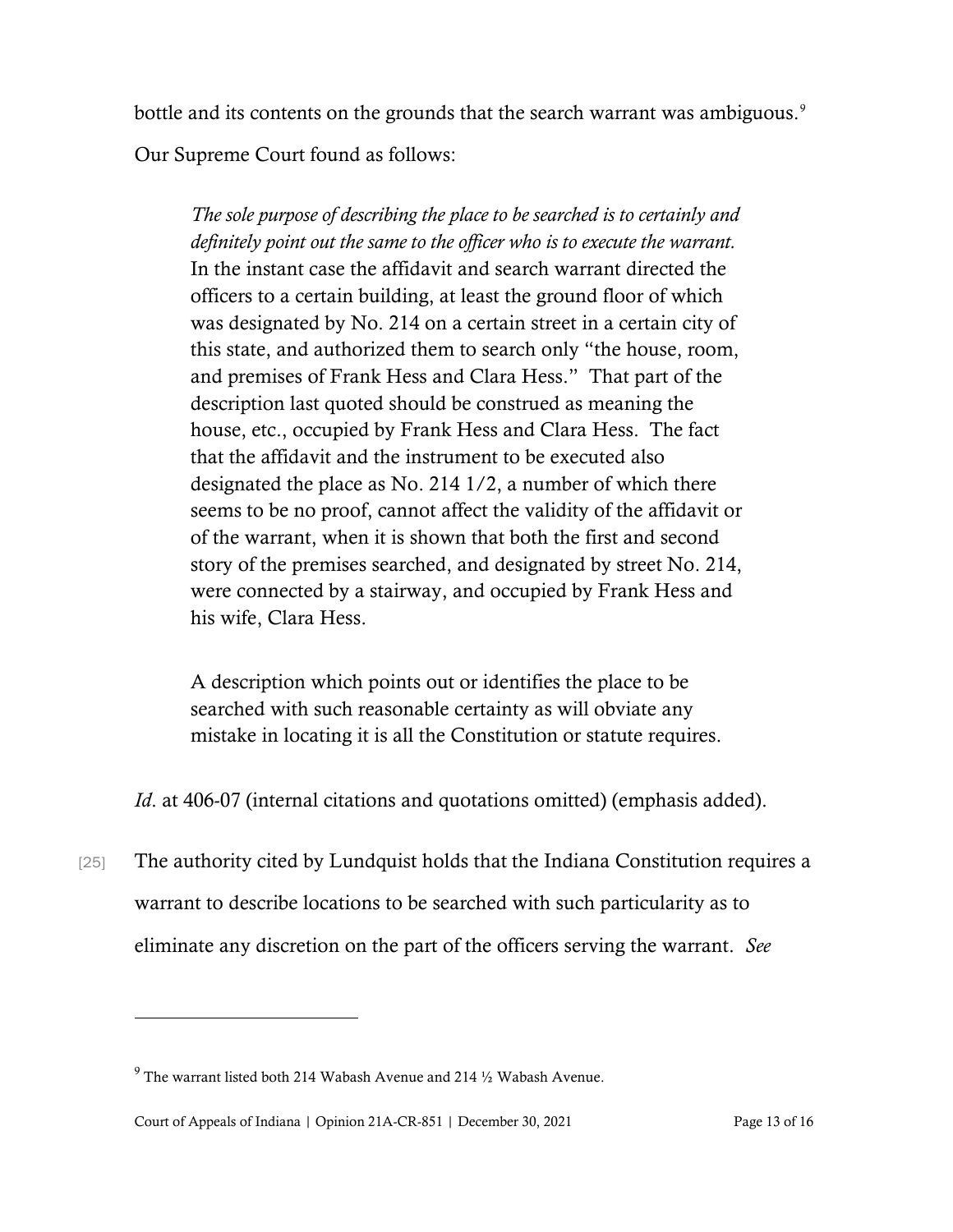*French v. State*, 91 Ind. App. 90, 169 N.E. 338, 339 (1929) (". . . a one story frame dwelling house occupied by Claude French being the second house north of 20th street on the east side of Central Avenue, is so definite that it points to a definitely ascertainable place as to exclude all others. No discretion was left to the officers. The description did not permit the search of two places.") (internal quotations omitted).

[26] Accordingly, we must determine whether the description of the place to be searched in the present matter was sufficiently particular so as to divest the executing officers of discretion with respect to which place to search.<sup>[10](#page-13-0)</sup> Recall that Deputy Gibson, relying on his personal knowledge of the residence, drafted a search warrant that described the place to be searched as "a one-story residence, gray in color, with a front door facing northeast and an attached garage southeast of the residence. This property is located south of County Road 50 South in Wabash County, IN on the west side of the horseshoe driveway." Appellant's App. Vol. II p. 35. There is only one residence on the west side of the horseshoe driveway—5173 E. 50 South. Moreover, Lundquist's mother's residence, which is located on the east side of the driveway, is a two-story log cabin with a front door that faces south.

<span id="page-13-0"></span> $10$  We are aware of federal precedent applying similar language about the discretion of an executing officer to *the things to be seized*, likely tracing back to *Marron v. United States*, another prohibition-era case. 275 U.S. 192, 196, 48 S. Ct. 74, 76 (1927) ("As to what is to be taken, nothing is left to the discretion of the officer executing the warrant."). We are not aware, however, of similar language being applied in the Fourth Amendment context to the particularity requirement with respect to *the place to be searched*.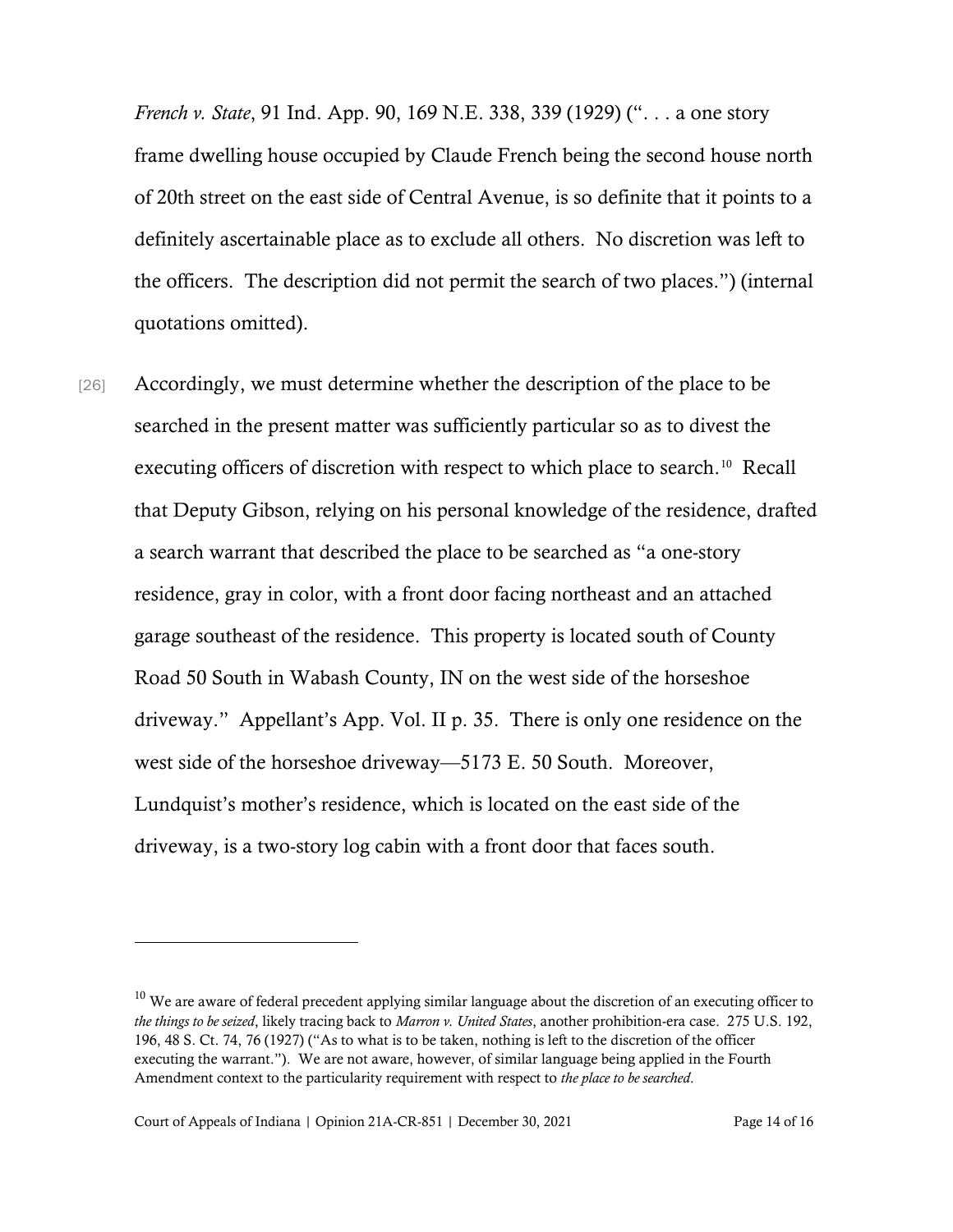[27] No reasonable officer would read the list of descriptors listed in the warrant, including the inaccurate address, and conclude that he had discretion to search the home of Lundquist's mother. The warrants particularly describe the residence on the left below; the warrants do not describe the residence on the right.



Ex. pp. 46, 66.

[28] Under the facts of this case, we find that the warrants were sufficiently particular.[11](#page-14-0) Accordingly, we conclude that the trial court did not err in denying Lundquist's motion to suppress on Indiana Constitution grounds.

# Conclusion

[29] The trial court did not err by denying Lundquist's motion to suppress. We affirm.

<span id="page-14-0"></span> $11$  We recognize that the result in this case is the same under both federal and state constitutional analyses. We are careful to note, however, that coinciding results should not be confused for the idea that the two separate analyses are duplicative. We expressly leave for another day the question of whether separate analyses of the particularity requirements found in both the federal and state constitutions will *always* yield identical results.